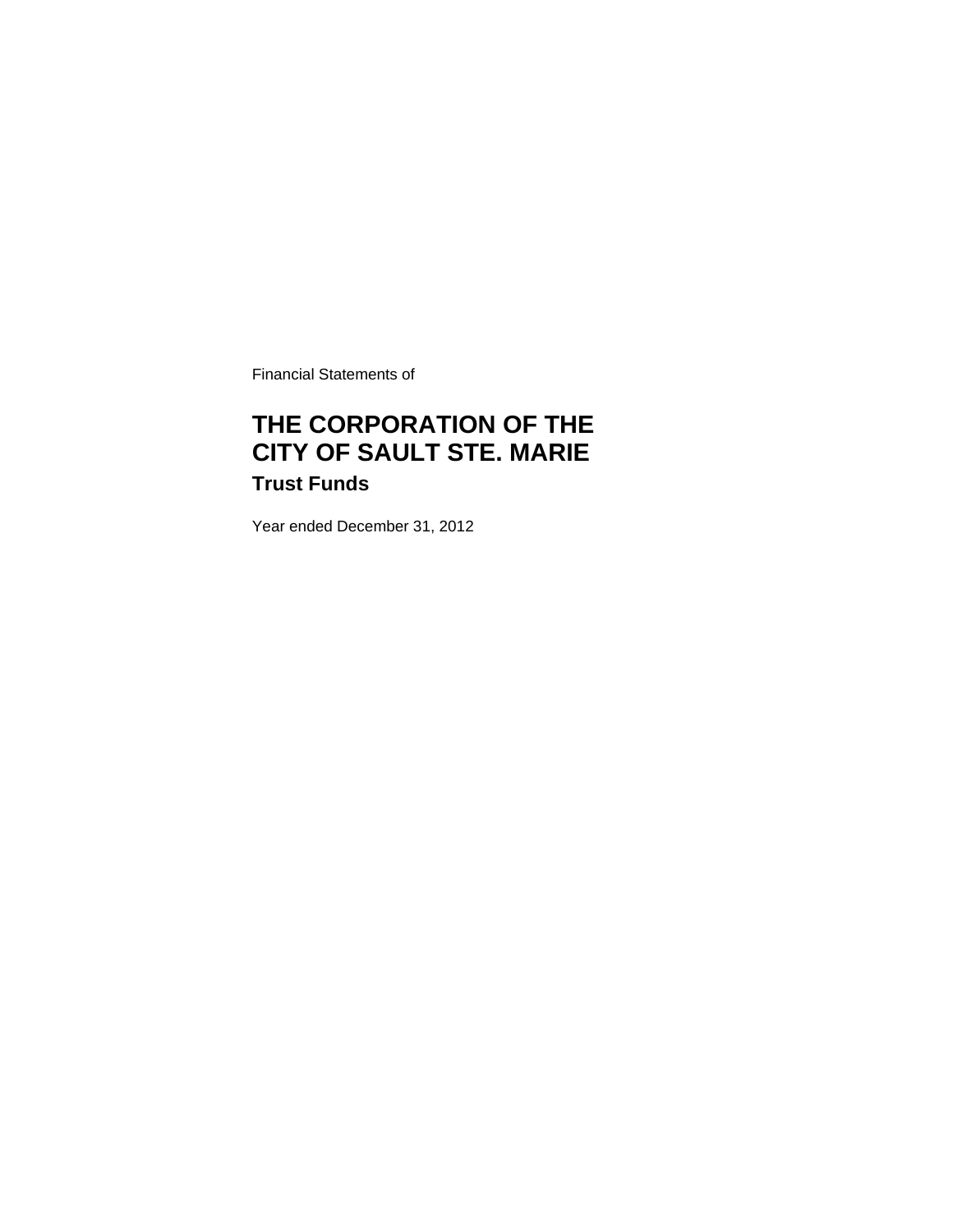

**KPMG LLP** Telephone (705) 949-5811 **Chartered Accountants** Fax (705) 949-0911 111 Elgin Street, PO Box 578 Internet www.kpmg.ca Sault Ste. Marie ON P6A 5M6

### **INDEPENDENT AUDITORS' REPORT**

To the Members of Council, Inhabitants and Ratepayers of The Corporation of The City of Sault Ste. Marie

We have audited the accompanying financial statements of the trust funds of The Corporation of The City of Sault Ste. Marie (the "Trust"), which comprise the statement of financial position as at December 31, 2012 and the statement of continuity of the trust funds for the year then ended, and notes, comprising a summary of significant accounting policies and other explanatory information.

### *Management's Responsibility for the Financial Statements*

Management is responsible for the preparation and fair presentation of these financial statements in accordance with Canadian accounting standards for not-for-profit organizations, and for such internal control as management determines is necessary to enable the preparation of financial statements that are free from material misstatement, whether due to fraud or error.

### *Auditors' Responsibility*

Our responsibility is to express an opinion on these financial statements based on our audit. We conducted our audit in accordance with Canadian generally accepted auditing standards. Those standards require that we comply with ethical requirements and plan and perform the audit to obtain reasonable assurance about whether the financial statements are free from material misstatement.

An audit involves performing procedures to obtain audit evidence about the amounts and disclosures in the financial statements. The procedures selected depend on our judgment, including the assessment of the risks of material misstatement of the financial statements, whether due to fraud or error. In making those risk assessments, we consider internal control relevant to the entity's preparation and fair presentation of the financial statements in order to design audit procedures that are appropriate in the circumstances, but not for the purpose of expressing an opinion on the effectiveness of the entity's internal control.An audit also includes evaluating the appropriateness of accounting policies used and the reasonableness of accounting estimates made by management, as well as evaluating the overall presentation of the financial statements.

We believe that the audit evidence we have obtained is sufficient and appropriate to provide a basis for our audit opinion.

#### *Opinion*

In our opinion, the financial statements present fairly, in all material respects, the financial position of the trust funds of the Trust as at December 31, 2012, and the continuity of the trust funds for the year then ended in accordance with Canadian accounting standards for not-forprofit organizations.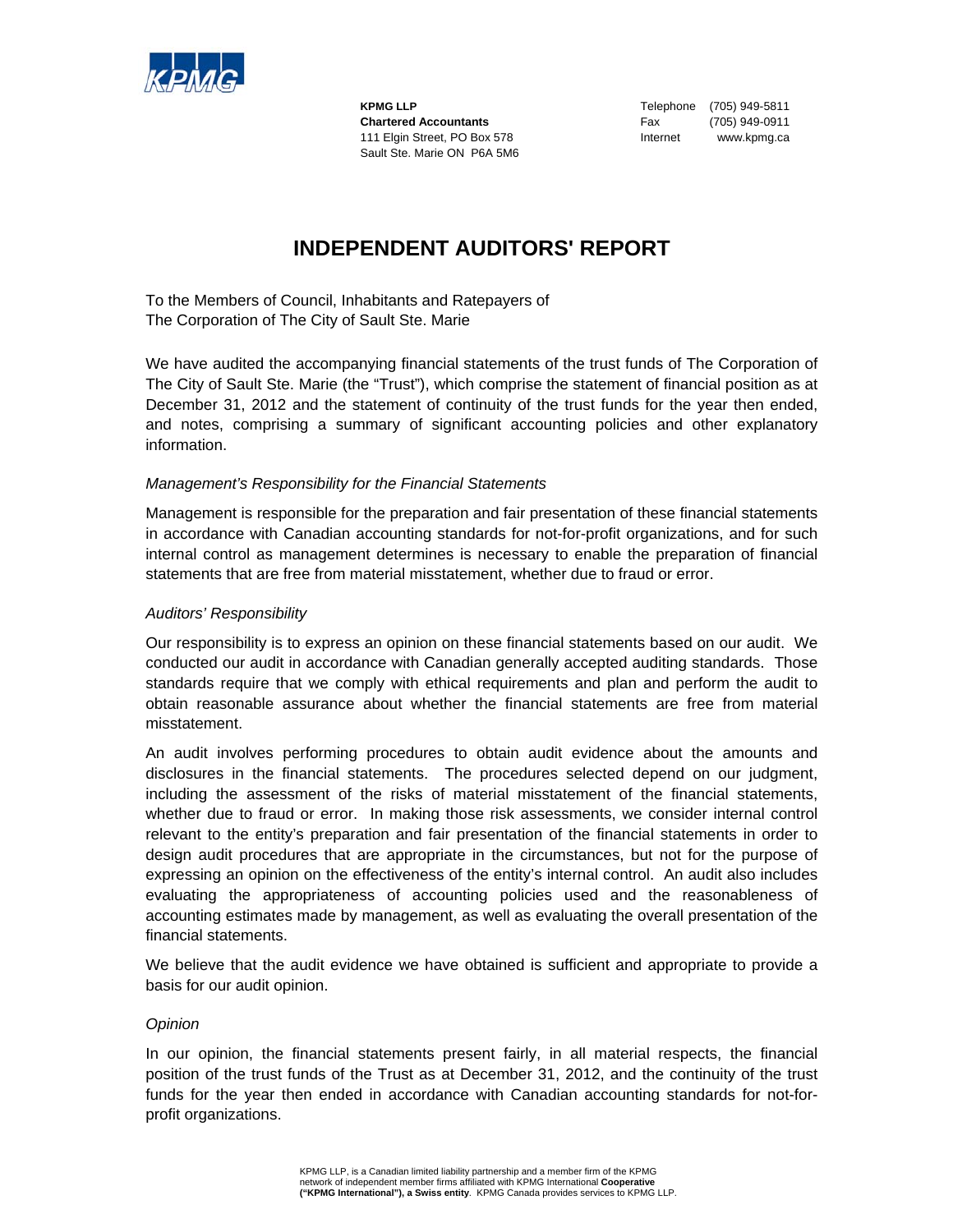

### *Comparative information*

Without modifying our opinion, we draw attention to the notes to the financial statements which describes that the trust funds of The Corporation of The City of Sault Ste. Marie adopted Canadian accounting standards for not-for-profit organizations on January 1, 2012 with a transition date of January 1, 2011. These standards were applied retrospectively by management to the comparative information in these financial statements, including the statements of financial position as at December 31, 2011 and January 1, 2011, and the statements of operations, changes in net assets and cash flows for the year ended December 31, 2011 and related disclosures. We were not engaged to report on the restated comparative information, and as such, it is unaudited

 $KPMG$  14P

Chartered Accountants, Licensed Public Accountants

July 15, 2013 Sault Ste. Marie, Canada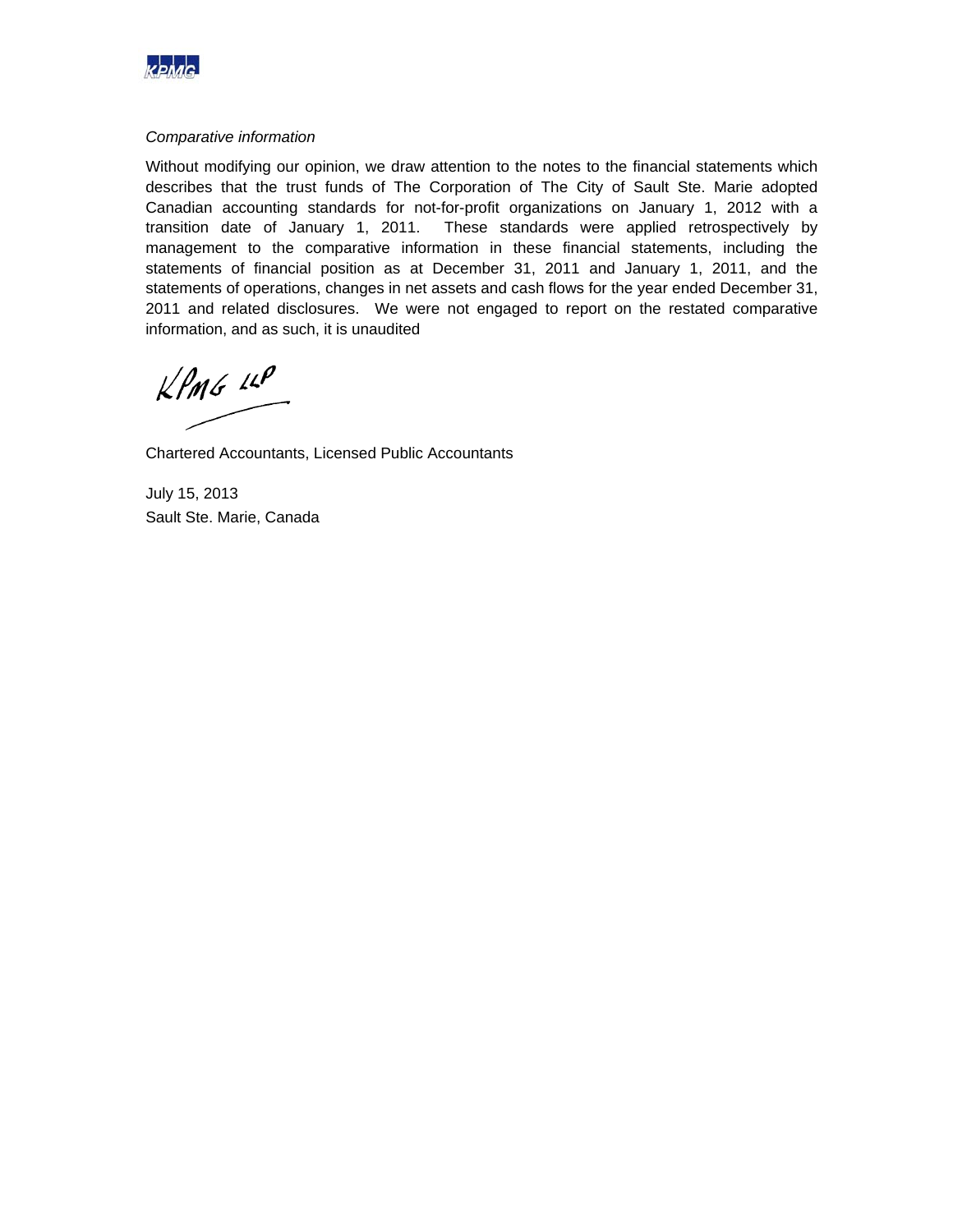### **THE CORPORATION OF THE CITY OF SAULT STE. MARI E**

Trust Funds

Statement of Financial Postion

December 31, 2012, with comparative figures for December 31, 2011 and January 1, 2011

|                                                                                  |                            |    |                                                |                |                              |    |                          |     |                        |      |                                                                   |      |                                    |     | December 31.<br>2012           |    | December 31,<br>2011             |    | January 1,<br>2011             |  |
|----------------------------------------------------------------------------------|----------------------------|----|------------------------------------------------|----------------|------------------------------|----|--------------------------|-----|------------------------|------|-------------------------------------------------------------------|------|------------------------------------|-----|--------------------------------|----|----------------------------------|----|--------------------------------|--|
|                                                                                  | Care and<br>Maintenance    |    | Pre-need<br>Assurance                          |                | Ontario Home<br>Renewal Plan |    | Historic<br><b>Sites</b> |     | Heritage<br><b>SSM</b> |      | Transit<br>Employees<br>Pension                                   |      | Cultural<br>Endowment              |     | Total                          |    | Total                            |    | Total                          |  |
|                                                                                  |                            |    |                                                |                |                              |    |                          |     |                        |      |                                                                   |      |                                    |     |                                |    | (Unaudited)                      |    | (Unaudited)                    |  |
| <b>Assets</b>                                                                    |                            |    |                                                |                |                              |    |                          |     |                        |      |                                                                   |      |                                    |     |                                |    |                                  |    |                                |  |
| Cash and investments<br>Receivable from other funds<br>Loans receivable (note 2) | \$<br>4,537,237<br>290,819 | \$ | 2,141,149<br>1,443<br>$\overline{\phantom{a}}$ | $\mathfrak{S}$ | 23,848 \$<br>32,859          |    | 40,959 \$<br>70,486      |     | 59,062 \$              |      | 72,582 \$<br>$\overline{\phantom{a}}$<br>$\overline{\phantom{a}}$ |      | $\overline{\phantom{a}}$<br>10,000 | \$  | 6,874,837<br>372,748<br>32,859 | \$ | 6,030,837<br>1,016,533<br>34,522 | \$ | 5,971,392<br>888,398<br>39,111 |  |
|                                                                                  | \$<br>4,828,056            | \$ | 2,142,592                                      | - \$           | 56,707                       | S. | 111,445                  | -\$ | 59,062 \$              |      | 72,582                                                            | - \$ | 10,000                             | \$. | 7,280,444                      | \$ | 7,081,892                        | \$ | 6,898,901                      |  |
| Liabilities                                                                      |                            |    |                                                |                |                              |    |                          |     |                        |      |                                                                   |      |                                    |     |                                |    |                                  |    |                                |  |
| Payable to other funds                                                           | \$<br>٠                    | \$ | $\sim$                                         | \$             | 35,773 \$                    |    | $\sim$                   | \$  | 792 \$                 |      |                                                                   | 7S   | $\sim$                             | \$  | 36,572 \$                      |    | 35,404 \$                        |    | 35,451                         |  |
| <b>Fund Balance</b>                                                              | 4,828,056                  |    | 2,142,592                                      |                | 20,934                       |    | 111,445                  |     | 58,270                 |      | 72,575                                                            |      | 10,000                             |     | 7,243,872                      |    | 7,046,488                        |    | 6,863,450                      |  |
|                                                                                  | \$<br>4,828,056            | \$ | 2,142,592                                      | - \$           | 56,707                       | \$ | 111,445                  | \$  | 59,062                 | - \$ | 72,582                                                            | -\$  | 10,000                             | \$  | 7,280,444                      | \$ | 7,081,892                        | \$ | 6,898,901                      |  |

The accompanying notes are an integral part of these financial statements.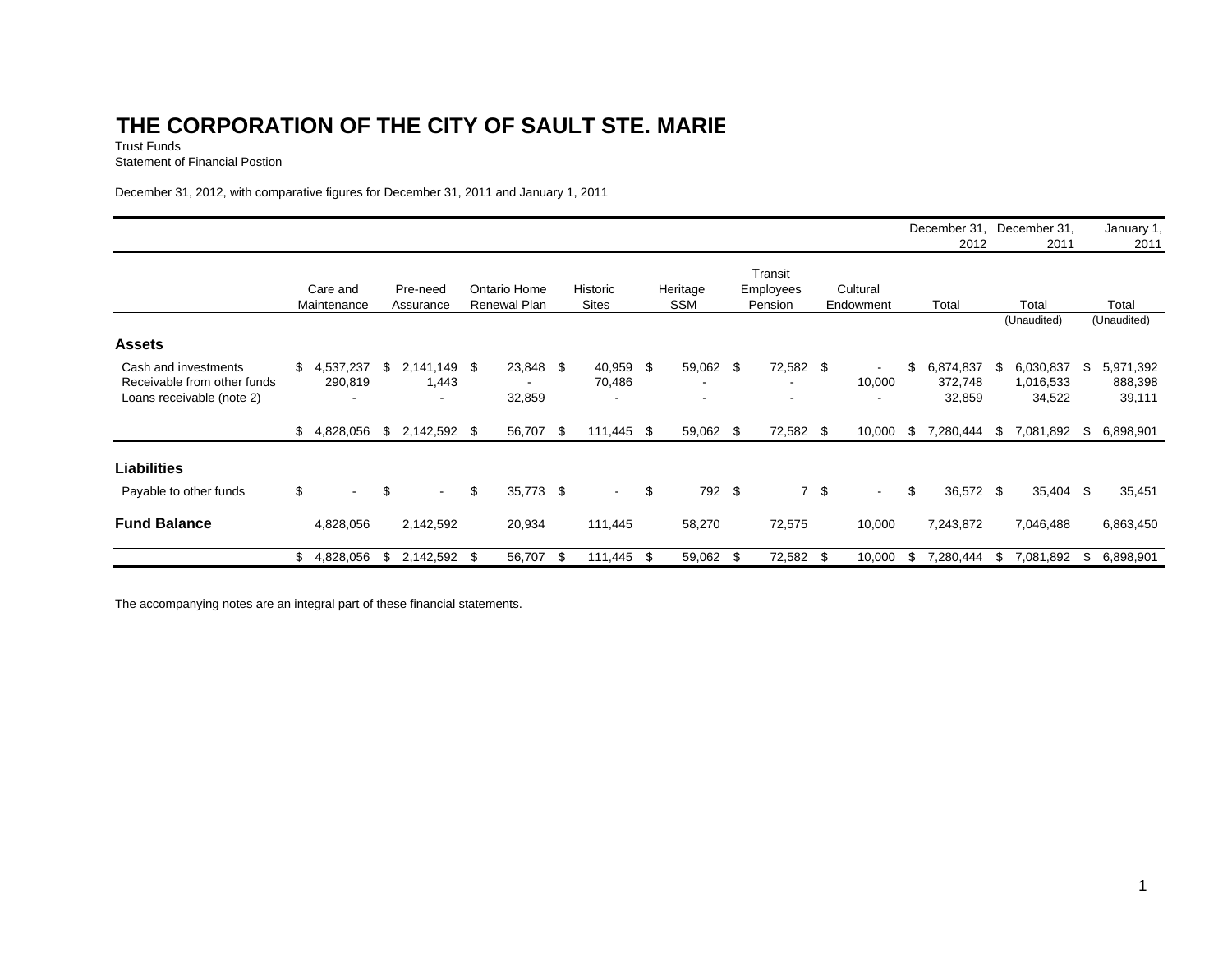### **THE CORPORATION OF THE CITY OF SAULT STE. MARI ETrust Funds**

Statement of Continuity

Year ended December 31, 2012, with comparative figures for December 31, 2011

|                                     |                         |                       |                              |                                 |                          |                                        |                          | December 31,<br>2012 | December 31.<br>2011 |
|-------------------------------------|-------------------------|-----------------------|------------------------------|---------------------------------|--------------------------|----------------------------------------|--------------------------|----------------------|----------------------|
|                                     | Care and<br>Maintenance | Pre-need<br>Assurance | Ontario Home<br>Renewal Plan | <b>Historic</b><br><b>Sites</b> | Heritage<br><b>SSM</b>   | Transit<br><b>Employees</b><br>Pension | Cultural<br>Endowment    | Total                | Total                |
|                                     |                         |                       |                              |                                 |                          |                                        |                          |                      | (Unaudited)          |
| Fund balance, beginning of the year | 4,665,443<br>\$         | 2,119,418 \$<br>\$    | 25,400 \$                    | 95,919                          | -\$<br>58,414 \$         | 71,894 \$                              | 10,000                   | \$<br>7,046,488      | \$<br>6,863,450      |
| Revenue:                            |                         |                       |                              |                                 |                          |                                        |                          |                      |                      |
| Capital receipts                    | 162,613                 | 136,583               | $\overline{\phantom{a}}$     | 550                             | $\overline{\phantom{a}}$ |                                        | $\blacksquare$           | 299,746              | 272,549              |
| Contributions from revenue fund     |                         |                       | $\blacksquare$               | 14,452                          | -                        | $\overline{\phantom{a}}$               | $\blacksquare$           | 14,452               | 20,226               |
| Interest earned                     | 63,526                  | 17,117                | 290                          | 524                             | 648                      | 681                                    | ٠                        | 82,786               | 67,570               |
|                                     | 226,139                 | 153,700               | 290                          | 15,526                          | 648                      | 681                                    | $\blacksquare$           | 396,984              | 360,345              |
| Expenditures:                       |                         |                       |                              |                                 |                          |                                        |                          |                      |                      |
| Contributions to revenue fund       | 63,526                  | 130,526               | 263                          | $\overline{a}$                  | 792                      |                                        |                          | 195,107              | 164,557              |
| Transfer to Province of Ontario     |                         |                       | 4,409                        | $\blacksquare$                  | $\blacksquare$           |                                        | $\blacksquare$           | 4,409                | 9,621                |
| Administration charges              |                         |                       | 84                           | $\blacksquare$                  | $\blacksquare$           |                                        | $\blacksquare$           | 84                   | 3,129                |
|                                     | 63,526                  | 130,526               | 4,756                        | $\overline{\phantom{0}}$        | 792                      | ۰                                      | $\overline{\phantom{a}}$ | 199,600              | 177,307              |
| Fund balance, end of year           | \$<br>4,828,056         | 2,142,592<br>S        | -\$<br>20,934                | 111,445<br>- \$                 | \$<br>58,270             | 72,575<br>- \$                         | \$<br>10,000             | \$<br>7,243,872      | 7,046,488<br>S       |

The accompanying notes are an integral part of these financial statements.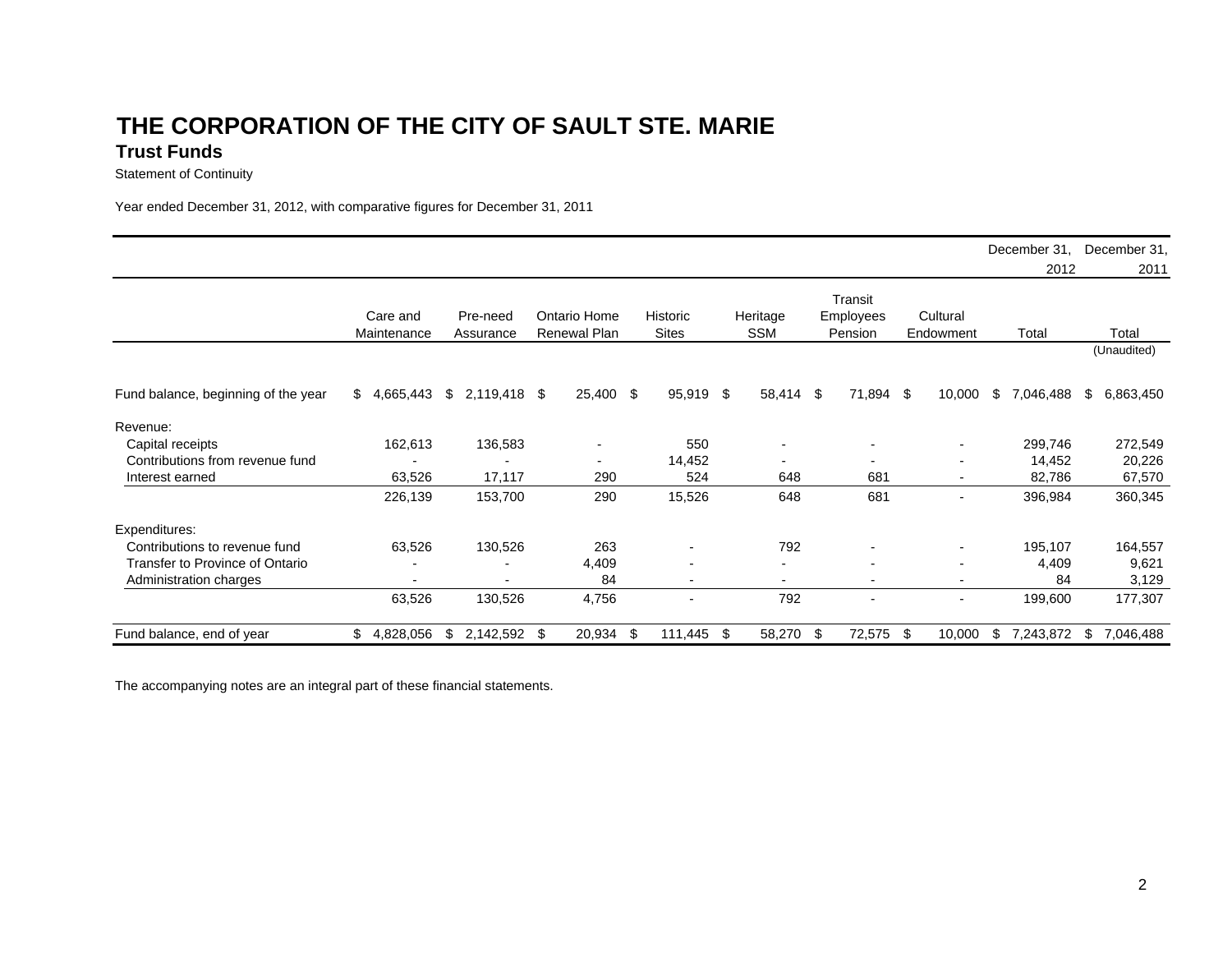## **THE CORPORATION OF THE CITY OF SAULT STE. MARIE Trust Funds**

Notes to Financial Statements

Year ended December 31, 2012

On January 1, 2012, the trust funds of the Corporation of The City of Sault Ste. Marie ("Trust") adopted Canadian accounting standards for not-for-profit organizations in Part III of the CICA Handbook. These are the first financial statements prepared in accordance with not-for-profit standards.

In accordance with the transitional provisions in not-for-profit standards, the Trust has adopted the changes retrospectively, subject to certain exemptions allowed under these standards. The transition date is January 1, 2011 and all comparative information provided has been presented by applying not-for-profit standards.

There are no adjustments to net assets as at January 1, 2011 or excess of revenue over expenses for the year ended December 31, 2011 as a result of the transition to not-for-profit standards

### **1. Summary of Significant Accounting Policies:**

These financial statements are prepared in accordance with Canadian Accounting Standards for Not-For-Profit Organizations in Part III of the CICA Handbook.

(a) Basis of accounting:

The financial statements are prepared by management and are reported on the accrual basis of accounting. The accrual basis of accounting recognizes revenues as they become available and measurable. Expenditures are recognized as they are incurred and measurable as a result of receipt of goods or services and the creation of a legal obligation to pay.

(b) Financial instruments:

Financial instruments are recorded at fair value on initial recognition. Freestanding derivative instruments that are not in a qualifying hedging relationship and equity instruments that are quoted in an active market are subsequently measured at fair value. All other financial instruments are subsequently recorded at cost or amortized cost, unless management has elected to carry the instruments at fair value. The Trust has not elected to carry any such financial instruments at fair value.

Transaction costs incurred on the acquisition of financial instruments measured subsequently at fair value are expensed as incurred. All other financial instruments are adjusted by transaction costs incurred on acquisition and financing costs, which are amortized using the effective interest rate method.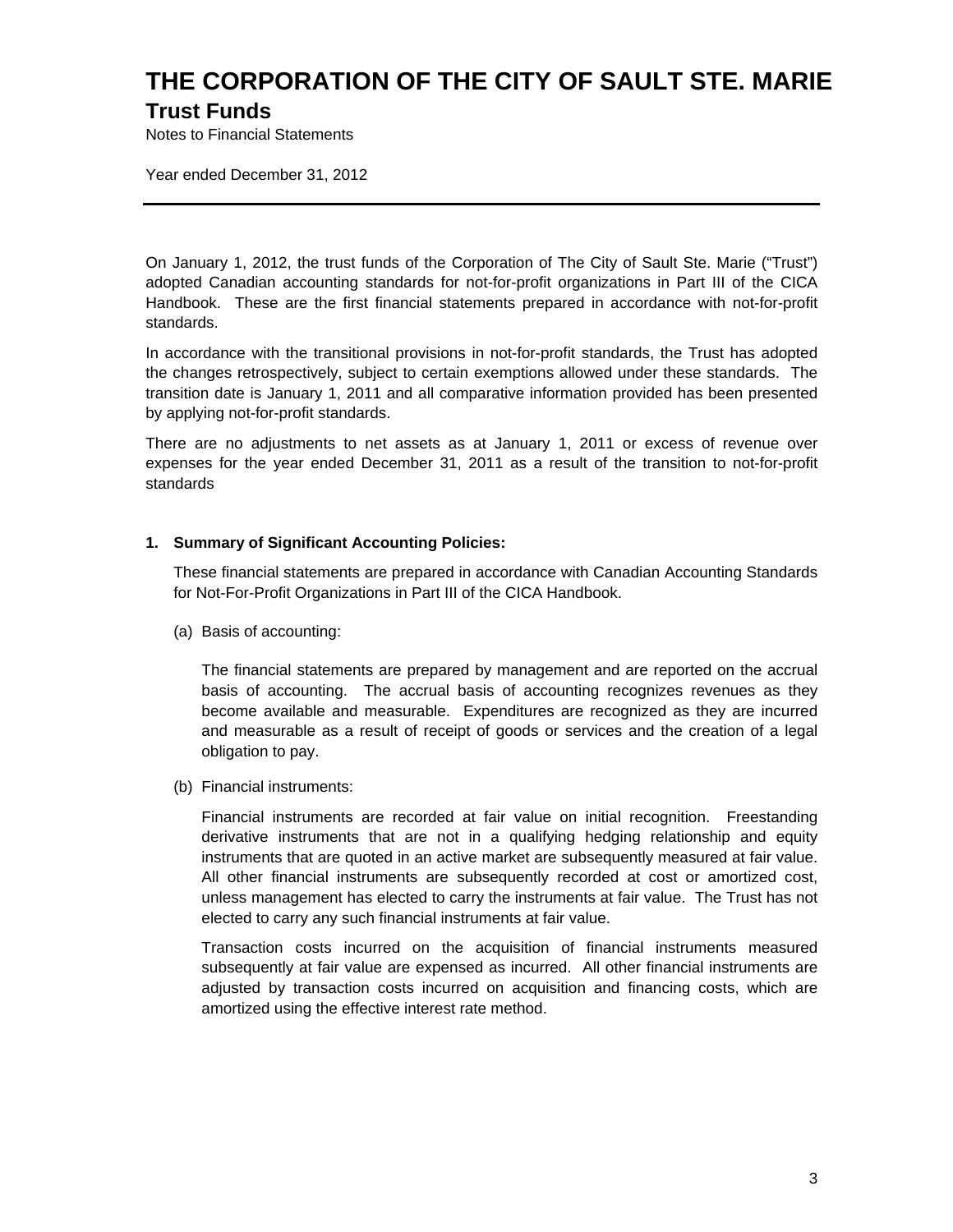### **THE CORPORATION OF THE CITY OF SAULT STE. MARIE Trust Funds**

Notes to Financial Statements

Year ended December 31, 2012

#### **1. Summary of Significant Accounting Policies (continued):**

(b) Financial instruments (continued):

Financial assets are assessed for impairment on an annual basis at the end of the fiscal year if there are indicators of impairment. If there is an indicator or impairment, the Trust determines if there is a significant adverse change in the expected amount or timing of future cash flows from the financial asset. If there is a significant adverse change in the expected cash flows, the carrying value of the financial assets is reduced to the highest of the present value of the expected cash flows, the amount that could be realized from selling the financial asset or the amount the Trust expects to realize by exercising its right to any collateral. If events and circumstances reverse in a future period, an impairment loss will be reversed to the extent of the improvement, not exceeding the initial carrying value.

(c) Use of estimates

The preparation of the financial statements requires management to make estimates and assumptions that affect the reported amounts of assets and liabilities and disclosure of contingent assets and liabilities at the date of the financial statements and the reported amounts of revenue and expenses during the year. Significant items subject to such estimates and assumptions include the carrying amount of capital assets, and assets and obligations related to employee future benefits. Actual results could differ from those estimates.

### **2. Ontario Home Renewal Program:**

The Ontario Home Renewal Program ("OHRP") was established by the Ontario Ministry of Housing in 1973 to provide grants for municipalities to make loans to assist owner occupants to repair, rehabilitate and improve their homes to local property standards. Individual loans were limited to \$7,500, of which the maximum deferred portion was \$4,000.

Ontario Home Renewal Program loans receivable at December 31, 2012 comprise repayable loans of \$9,092 (2011 - \$9,537) and deferred loans of \$23,767 (2011 - \$24,985). Loan forgiveness is earned and recorded at a rate of up to \$600 per year of continuous ownership and occupancy. The deferred portion of the loan is deferred for a five year period. In the event of the sale or lease of the home or in the event of the homeowner ceasing to occupy the home, the balance of the loans immediately become due and payable by the homeowner.

The Province of Ontario legislated an end to the OHRP program in 1993. As of July 16, 1993, no new loans were issued. All funds collected on outstanding OHRP loans are remitted to the Province by March 1 of the following year. However, municipalities are provided an administration fee of five per cent of the balances collected after December 31, 1993 and are permitted to retain the interest earned on unremitted OHRP trust account balances.